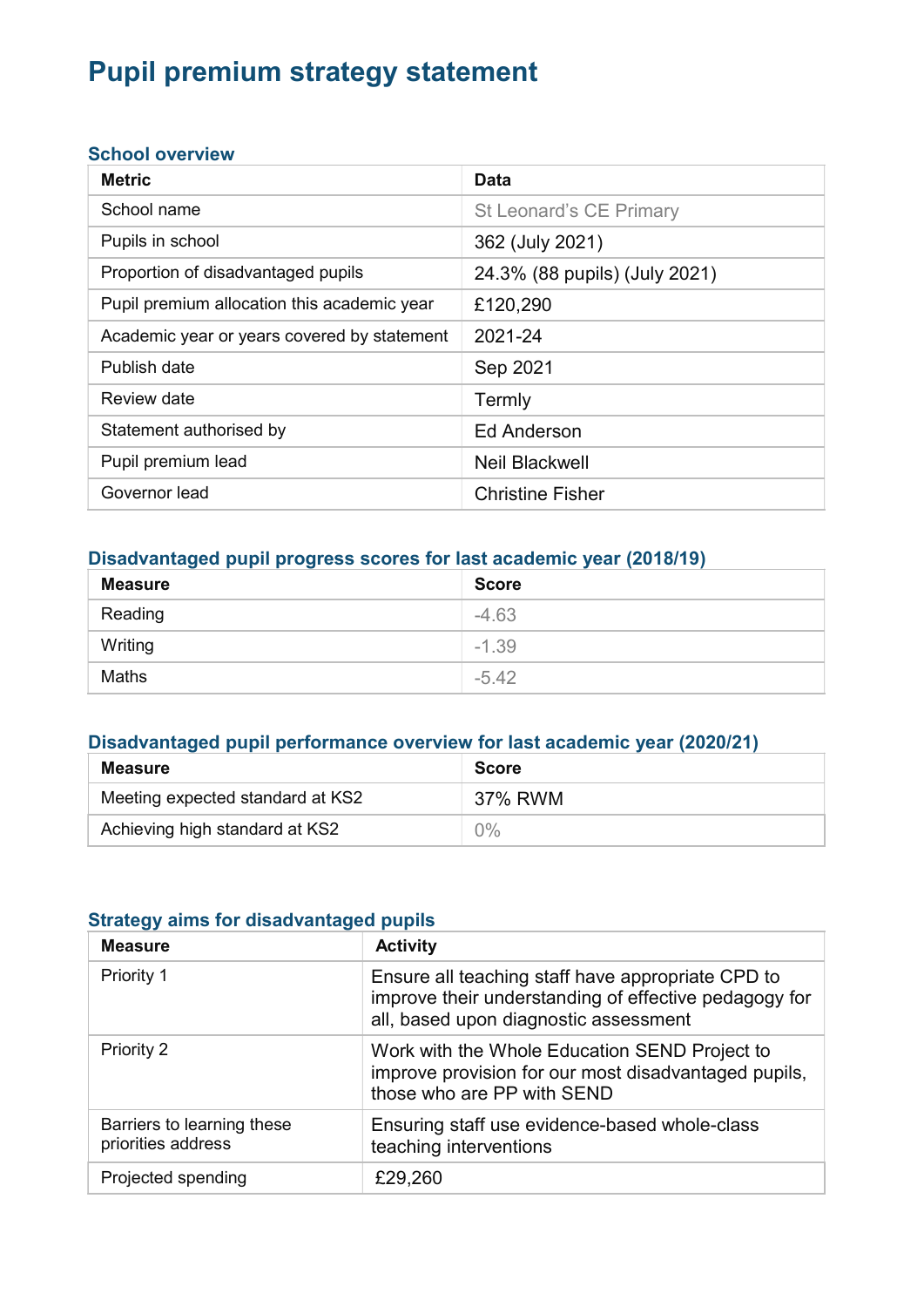#### Teaching priorities for current academic year

| Aim                     | <b>Target</b>                                                            | <b>Target date</b> |
|-------------------------|--------------------------------------------------------------------------|--------------------|
| Progress in Reading     | Achieve national average progress<br>scores in KS2 Reading (0)           | <b>July 2022</b>   |
| Progress in Writing     | Achieve national average progress<br>scores in KS2 Writing (0)           | <b>July 2022</b>   |
| Progress in Mathematics | Achieve national average progress<br>scores in KS2 Maths (0)             | <b>July 2022</b>   |
| Phonics                 | Achieve national average expected<br>standard in Phonics Screening Check | <b>July 2022</b>   |
| Other                   | Improve attendance of disadvantaged<br>pupils to 97% (from 95.92%)       | <b>July 2022</b>   |

Remember to focus support on disadvantaged pupils reaching the expected standard in phonics check at end of year 1.

## Targeted academic support for current academic year

| <b>Measure</b>                                   | <b>Activity</b>                                                                                                                                       |
|--------------------------------------------------|-------------------------------------------------------------------------------------------------------------------------------------------------------|
| Priority 1                                       | Establish pre-teaching in Y4-6 Maths for<br>disadvantaged pupils falling behind age-related<br>expectations                                           |
| Priority 2                                       | Support and stimulate reading in KS1 through<br>extension of Accelerated Reader into Year 2 and<br>develop use of the Library by disadvantaged pupils |
| Barriers to learning these<br>priorities address | Encouraging greater reading participation and<br>addressing learning gaps in mathematics, both of<br>which were accentuated during the pandemic       |
| Projected spending                               | £34,075 plus Catch Up funding                                                                                                                         |

## Wider strategies for current academic year

| <b>Measure</b>                                   | <b>Activity</b>                                                                                                                                                                                                                     |
|--------------------------------------------------|-------------------------------------------------------------------------------------------------------------------------------------------------------------------------------------------------------------------------------------|
| Priority 1                                       | Programmes including the Talking Together Project<br>to improve Communication and Language, especially<br>ESOL. Emphasis on vocabulary to continue across<br>school.                                                                |
| Priority 2                                       | Uniform, Homework Clubs, After School Clubs, Wrap<br>Around Care and Educational visits/ residentials to<br>support disadvantaged children in achieving Life in all<br>its<br>Fullness. Counselling and support services, including |
|                                                  | <b>Educational Psychologist.</b>                                                                                                                                                                                                    |
| Barriers to learning these<br>priorities address | Improving attendance and readiness to learn for the<br>most disadvantaged pupils                                                                                                                                                    |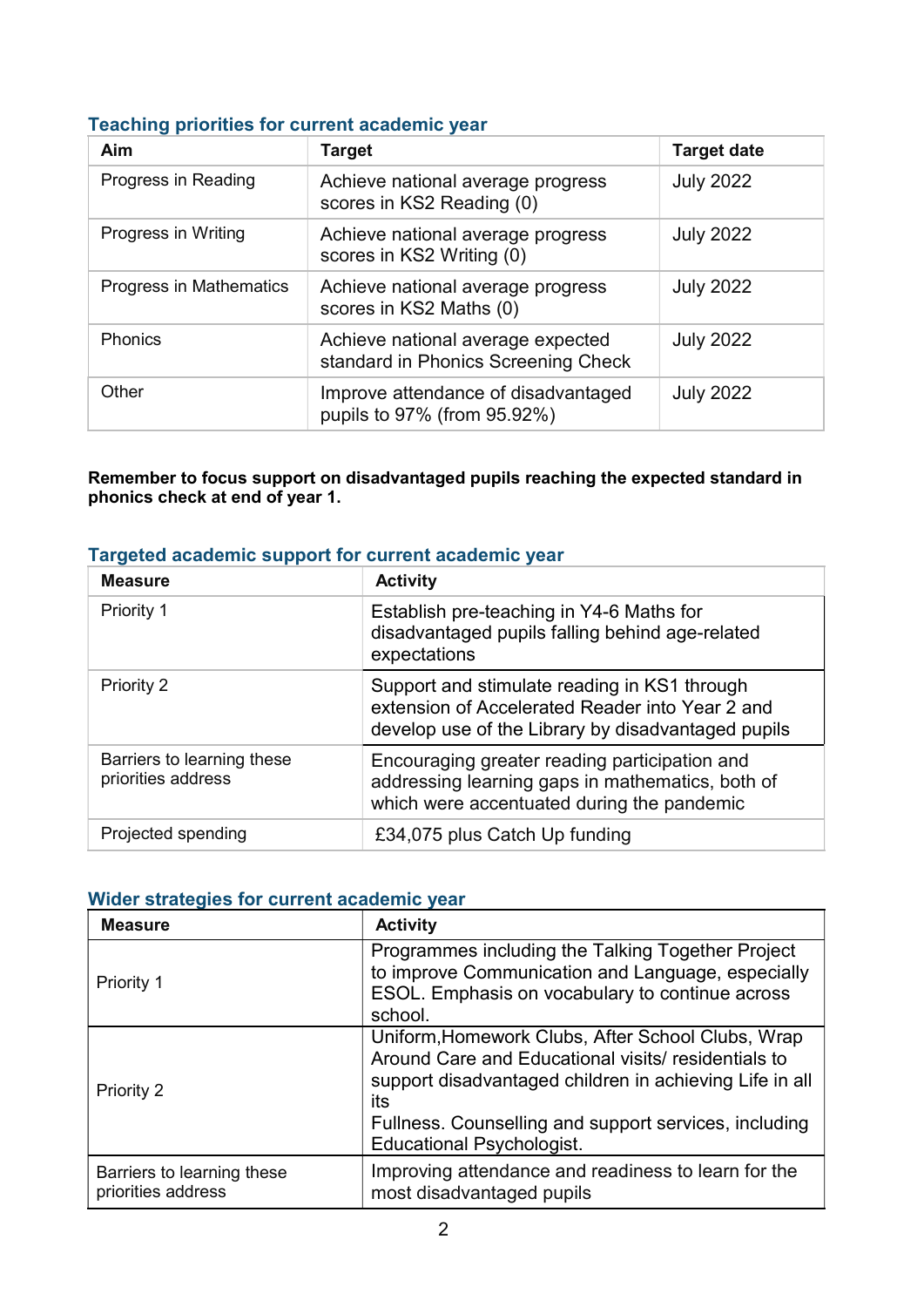| Projected spending | E56,995 |
|--------------------|---------|
|                    |         |

# Monitoring and Implementation

| Area             | <b>Challenge</b>                                                                     | <b>Mitigating action</b>                                                                                 |
|------------------|--------------------------------------------------------------------------------------|----------------------------------------------------------------------------------------------------------|
| Teaching         | Ensuring enough time is given<br>over to allow for staff<br>professional development | Use of INSET days and staff<br>meeting time, with outcomes<br>linked via tight performance<br>management |
| Targeted support | Ensuring assessment data is<br>used diagnostically to address<br>learning gaps       | Leaders of Learning to use their<br>leadership time to monitor and<br>evaluate provision                 |
| Wider strategies | Engaging the families facing<br>most challenges                                      | <b>Community Engagement Team</b><br>and Complex Needs Team to<br>build links between school and<br>home  |

# Review: last year's aims and outcomes

| Aim                                              | <b>Outcome</b>                                |
|--------------------------------------------------|-----------------------------------------------|
| Personalised learning approach increases         | Combined RWM is 37% of PP children in Y6      |
| pupils' motivation to read, write and do well in | compared to 58% for non-PP.                   |
| maths                                            |                                               |
|                                                  | Attainment has improved in PP reading in all  |
|                                                  | year groups and to 68% EXS Y6 (from 63%       |
|                                                  | 2020) and 75% EXS in the Y5 cohort.           |
|                                                  | Reading gaps (PP v non-PP) reduced in all     |
|                                                  | year groups except Y4 (PP exceeds non-PP      |
|                                                  | in Y2).                                       |
|                                                  |                                               |
|                                                  | There is a 57% gap between PP and non-PP      |
|                                                  | children in reading in Y4 but interventions   |
|                                                  | were limited due to COVID                     |
|                                                  | PP attainment has risen in Y4-6 Maths yet is  |
|                                                  | still only 42% EXS Y6 despite extensive Catch |
|                                                  | Up. It is 50% EXS in the Y5 cohort and 39%    |
|                                                  | EXS in Y4 and these groups will be targeted   |
|                                                  | through Catch Up next year.                   |
|                                                  |                                               |
|                                                  | 48 Chromebooks issued Jan 21, 85%+            |
|                                                  | engagement with Distance Learning.            |
|                                                  | Very favourable parent questionnaire Feb 21.  |
|                                                  |                                               |
|                                                  | Vulnerable learners have been supported by    |
|                                                  | <b>Community Engagement Group in reading</b>  |
|                                                  | (non engagers down from 96 to 35) and Home    |